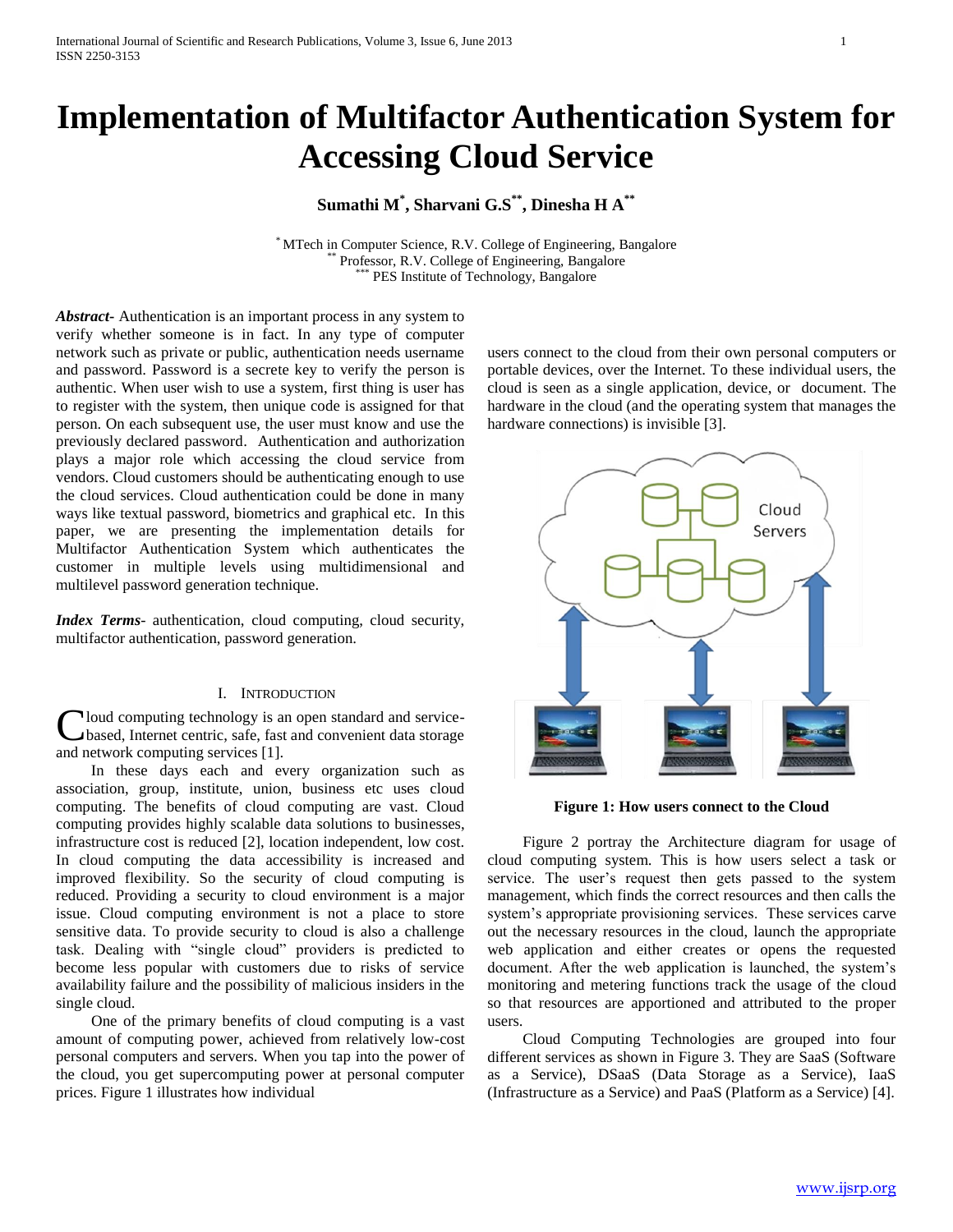

**Figure 2: Architecture diagram for usage of cloud computing system**



**Figure 3: Services provided by Cloud Computing**

 Three types of models exist for providing services of cloud. These are referred are SPI models (Software, Platform and Infrastructure) [5]. At present cloud authentication systems are using methods: i) Simple text password ii) Third party authentication iii) Graphical password and iv) Biometric each technique has its own limitation. Another simple approach is to generate and authenticate the multidimensional password by considering many aspects of cloud paradigm.

 The paper is organized in the following manner: Section 2 provides overview of Multifactor Authentication Technique along with the Architecture and Activity diagram. Section 3 provides the System Design along with Data Flow Design and Algorithms. Section 4 presents the Experimental details of the proposed system and interpretation of results. Finally, we conclude the paper with directions for further work in Section 6.

### II. OVERVIEW OF MULTIFACTOR AUTHENTICATION TECHNIQUE

 One of the most important issues related to cloud security risks is data integrity [6].The Multifactor Authentication technique generates multidimensional password in multiple levels, is a combination of Multidimensional [7] and Multilevel Technique [8]. Each level requires an authentication details. Based on the authenticated password, individuals can access the cloud services. Before generating password, user has to face the protocol user interface to enter the details. Based on the user interface inputs, password generates automatically and retains generated password to access the cloud data. Figure 4 shows, the architecture diagram of Multifactor Authentication System which has two separate entities

ii) Authenticated client organization to use cloud services

 There are three key areas of concern related to security and privacy of data. They are 1) location of your data 2) Control of your data 3) Secure transfer of your data [9]. Before using cloud services, company authentication confirms with service agreement from cloud vendors. This architecture helps in checking authentication against the services and privileges. It helps to ensure which customer has what kind of privileges to use cloud services. This is evaluated by multiple level authentications such as Service Authentication(SA), Team Authentication(TA) and Privilege Authentication(PA) with multidimensional password generation. The abstraction of a cloud hides the internal security details from clients [10].



**Figure 4: Architecture diagram Multifactor Authentication System**

 **First level password generation:** This level is organization level password generation to check against the particular cloud service. If unauthenticated organization or hackers tries to access the cloud services, they are terminated in this level itself. In this level, password generates based on many input parameters. For example to check organization authentication, one needs to enter organization name, private logo (which is different in size and dimensions compare to what organization published in internet/web) Company ID which is unique number is given by CSP (Corporate Service Provider) while registering to service agreement. Company signature which is scanned sign image of head of the company. These inputs processed with our algorithm and generated the multidimensional password. Algorithm adds the image and convert into number data, then concatenate with textual inputs. The resultant output will be SA (multidimensional Service Authentication) password.

 **Second level password generation**: This level is a team level password generation to authenticate the team for particular service. Example team needs to enter the team name, team id, team thumb image and sign. First all images get added and convert into number data. This data gets concatenate with textual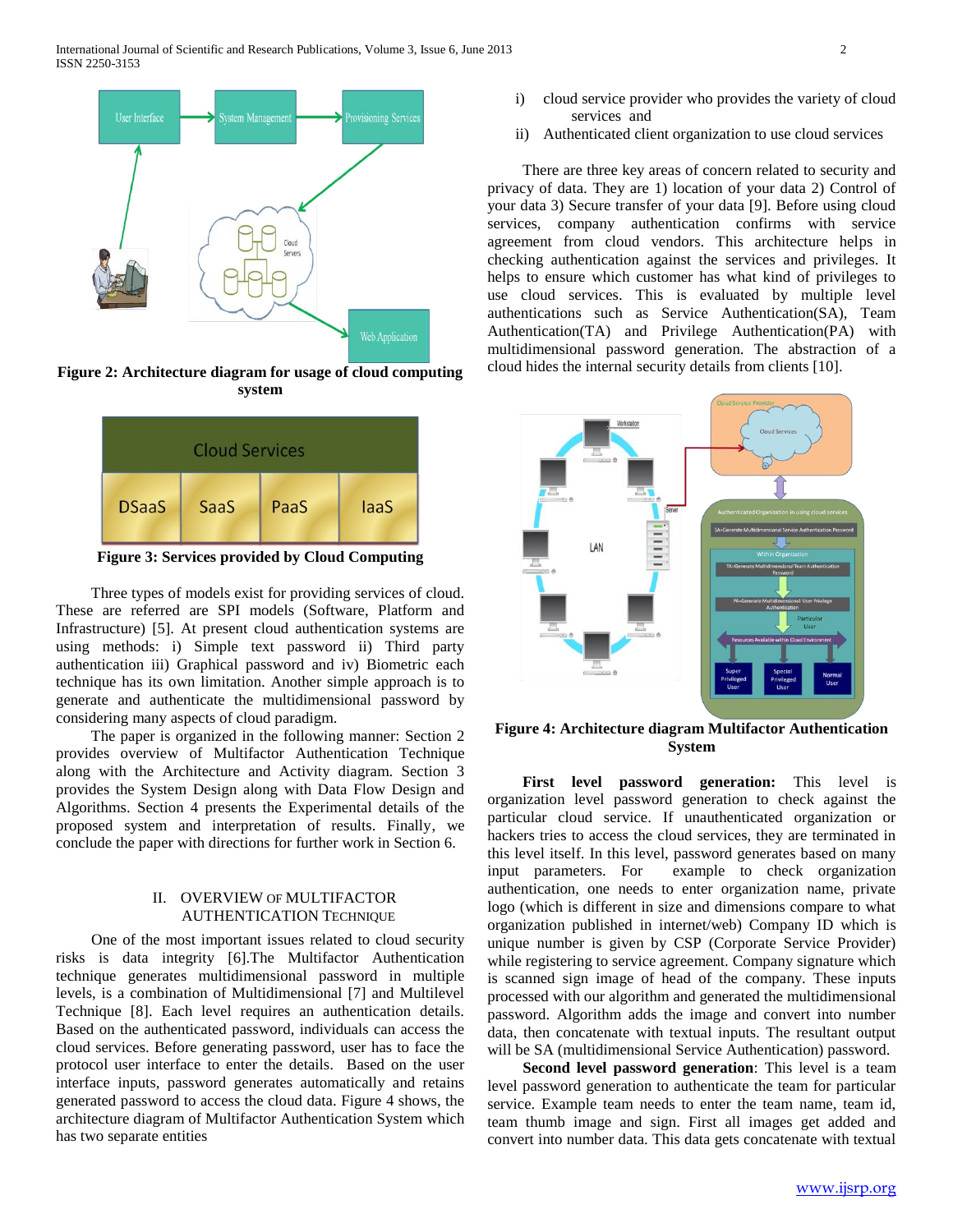inputs. The resultant output will be a TA (multidimensional team authentication) password.

 **Third level password generation**: This level is a user level password generation. It authenticates the user privileges. User need to enter user name, age, phone number, id and DOB to generate his/her password. Algorithm will process these inputs and generate the PA(multidimensional privilege authentication) password. Organization password alone is not sufficient to access any cloud service. Organization password helps to move authentication into Intranet. Team password helps to move intra team and privilege password helps to access the cloud service for particular user. Figure 5 shows the Sequence diagram to generate Multidimensional Password.



**Figure 5: Sequence diagram to generate Multidimensional Password**

 Figure 6 shows the activity diagram for generation of password using Multifactor Authentication System. In this there are three levels to generate password such as Organization, Team, and User. In Organization level set of details are combined to generate password, these details contains image data, one text data called text1. This is also called password for corresponding user. The second level is the generation of administrator password is also called Team password. In this level image data and another text data called text2 are used to generate password. The third level also called last level image data and text3 data are combined to generate password.



**Figure 6: Activity diagram to generate multifactor authentication**

 This technique of password generation allows cloud environment to protect from Daniel of Service attack, Cloud Malware Injection Attack, Side channel Attack, Authentication Attack, Man-in-the-middle cryptographic attack[11], Network Sniffing [12] etc.. Authenticated client must know all levels details to use the cloud resources. Users are much concerned about the security of their private and confidential data [13].

#### III. SYSTEM DESIGN

 A Data Flow Diagram (DFD) is a graphical representation of the "flow" of data through an information system. Data Flow models are used to show how data flows through a sequence of processing steps. The data is transformed at each step before moving on to the next stage. These processing steps transformations are program functions when Data Flow Diagrams are used to document a software design.

 The Data Flow Diagram (DFD) can be decomposed into three levels such as level 0, level 1 and level 2. The level 0 is the initial level of Data Flow Diagram and it is generally called as the context level diagram. It is common practice for a designer to draw a context-level DFD first which shows the interaction between cloud and cloud vendor. The context level DFD is then exploded to show more details of the system being modeled.

 The figure 7 shows the Level 0 Data Flow Diagram for Context Level. Context Level DFD shows the system boundaries, external entities that interact with the system, and major information flows between entities and the system. In this level 0 DFD, two entities have been indentified i.e. Strict Authentication System and strong Password Authentication. To check valid cloud vendor, he must provide valid authentication details such as, username and password. The complete Multifactor Authentication System is shown as a single process.



**Figure 7: Level 0 Overview of Multi Dimensional password generation System**

 The first level DFD shows the main processes within the system. Each of these processes can be divided into further processes. The Level 1 diagram identifies the major processes at a high level and any of these processes can then be analyzed further rise to a corresponding Level 2 process diagram. This phase deals with the Cloud Environment Deployment.

 Level 1 DFD for the Multifactor Authentication System using Multidimensional password technique is shown in figure 8. The main processes identified in Level 1 DFD are explained as follows.

- 1. Server initialization is the basic step to set up the cloud environment.
- 2. Before deploying the cloud environment in the Local Area Network, Server checks all details.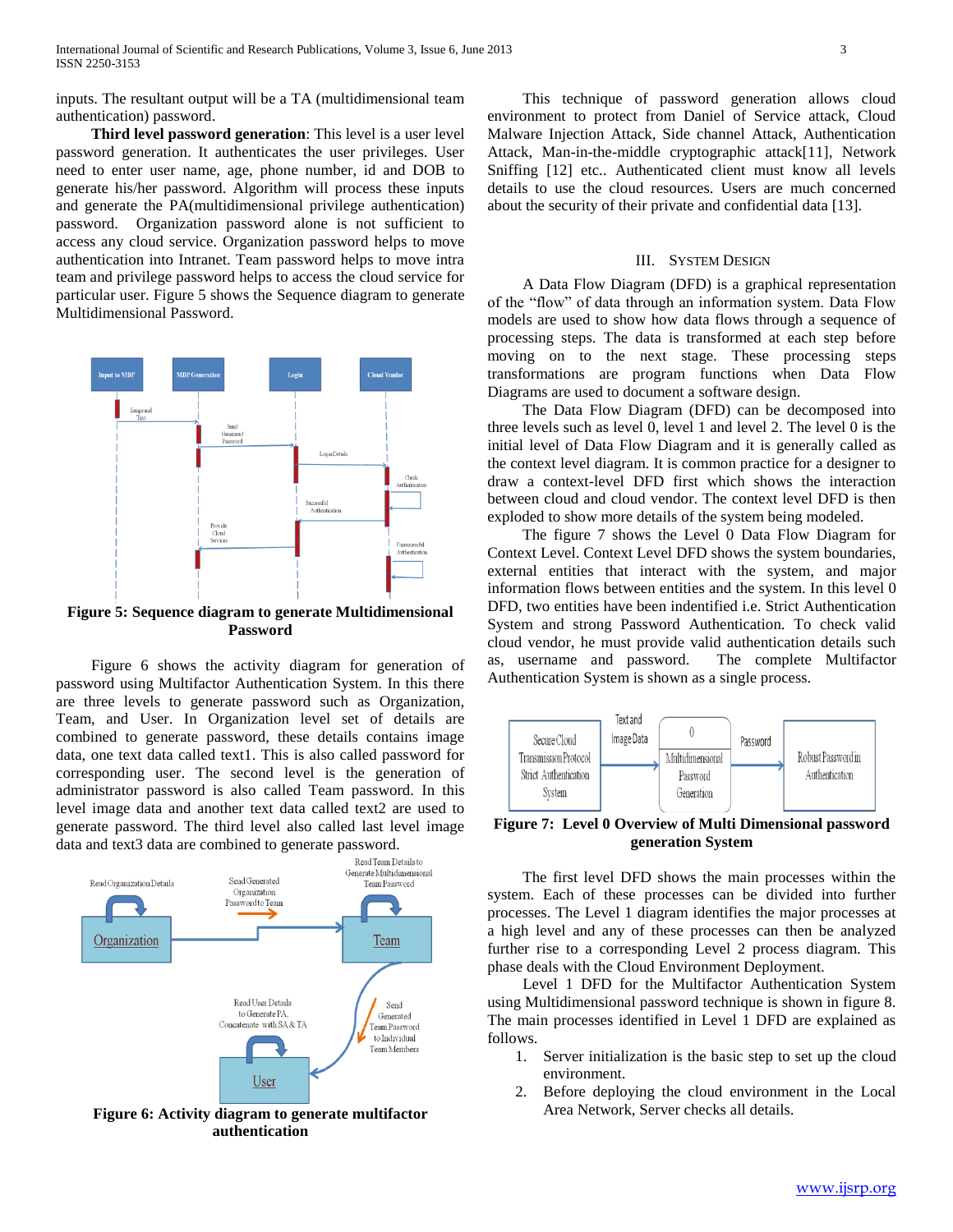- 3. Server establishes a cloud environment, with available details such as which system's data is sharable in the cloud environment.
- 4. Using the Remote Method Invocation (RMI) Technique Server establishes a connection with all valid cloud clients
- 5. It is common practice for a designer to draw a contextlevel DFD which shows the interaction between cloud vendor and other cloud client. The context level DFD is exploded to show more details of the system being modeled.

 All the processes executed gives back the result to the user interface nothing but System Administrator.



**Figure 8: Level 1 DFD for Cloud Environment Server Node Applications**

 The Level 2 Data Flow Diagram gives more information than the Level 1 Data Flow Diagram. The Figure 9 shows Level 2 DFD for Cloud Environment Server Applications of IP addresses.

The Cloud Environment Server Application for IP Addresses is divided into three processes, viewing all valid IP addresses Cloud Environment Clients, process to remove any specific IP address from the Cloud Environment, process to add a new valid IP address to Cloud Environment.



## **Figure 9: Level 2 DFD for Cloud Environment Server, Applications related to IP Addresses**

 The Figure 10 shows Level 2 DFD for Cloud Environment Server Applications of Cloud Resources.

 The Cloud Environment Server Application for Cloud Resources is divided into three processes, viewing all cloud accessible resources by valid Cloud Environment Clients, process to remove any specific Cloud Resource from the Cloud Environment, process to add a new Resource to Cloud Environment.



**Figure 10: Level 2 DFD for Cloud Environment Server, Applications related to Cloud Resources**

 The Level 2 Data Flow Diagram for Multifactor Authentication System gives more information of Secure Authentication. The Figure 11 shows Level 2 DFD for Cloud Environment Multifactor Authentication System. In this level 2 DFD Cloud Environment Multifactor Authentication System, two entities have been indentified i.e. cloud vendor and cloud client. In this level Cloud Environment Server creates a new User. In this to create new user server node accepts details such as name, age, gender, address, phone number, department, mobile number. Multifactor Authentication Technique is applied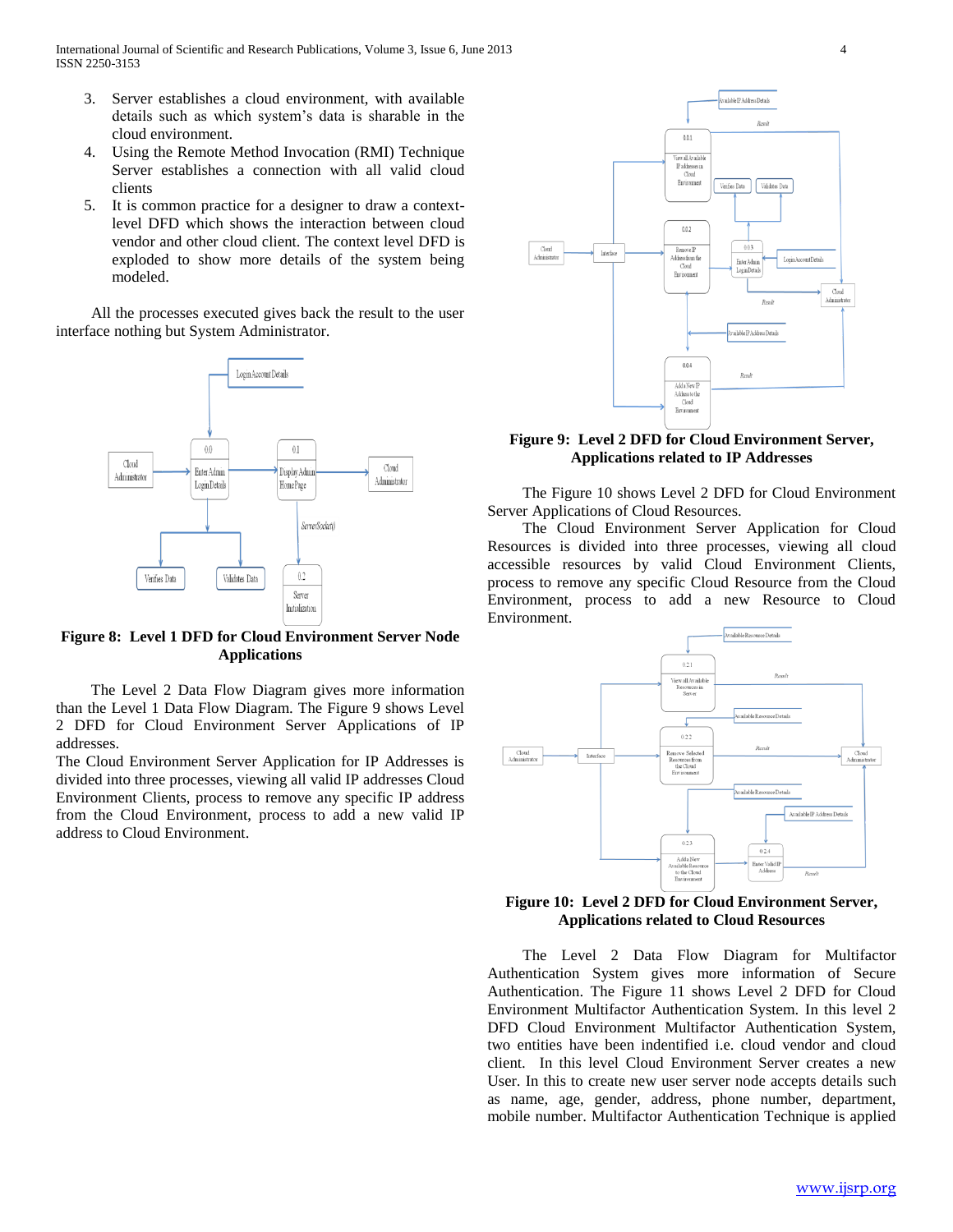on these data to generate a username, password and key for new cloud client.

 In the Level 2 DFD for Cloud Environment Multifactor Authentication System, explains the high level view of the project how the security in the cloud environment is established between the cloud vendor and other cloud clients. In this the combination of all the data given such as, name, age, gender, address, phone number, department, mobile number generates the result at the end and gives username, password and key.



**Figure 11: Level 2 DFD for Cloud Environment Multifactor Authentication System**

 Level 2 for Cloud Environment Client Applications contains the client interface, the user selects the event in the cloud, if the event is within the cloud environment range then the node processes the event and the client can download particular resource from the cloud environment server, and generates the event messages and passes the message to server to based on client request.

#### **Algorithm:**

Algorithm: Multidimensional Password Generation

Step 1: Start

Step 2: Read input values such as Name, Age, Gender,

Address, Phone Number, Department, Mobile Number

Step 4: Extract image feature

Step 5: Apply Encryption Algorithm

Step 6: Combine image features with input texts in a pre-defined sequence to generate Organization or Service Authentication (SA) Password

Step 7: Combine image features with input texts in a pre-defined sequence to generate Team Authentication (TA) Password

Step 8: Combine image features with input texts in a pre-defined sequence to generate User or privilege Authentication (PA) Password

Step 9: Authentication check : Multifactor Authentication Technique

If Service authentication is successful

Then

check Team level authentication

If Team Authentication is successful

Then

 check Privilege level Authentication If password for privilege level is successful then provide access to cloud environment. else goto step 9 Step 9: Stop

### IV. EXPERIMENTAL DETAILS

 For the implementation of this project flexible systems implementation language is needed. Compilation should be relatively straightforward compiler, provide low-level access to memory, provide language constructs that map efficiently to machine instructions, and require minimal run-time support. Program should be compiled for a very wide variety of computer platforms and Operating Systems with minimal change to its source code. For Graphical User Interface Programming, language chosen must be simple to use, secure, architecture neutral and portable. So Java is a best suited programming language, is used is to develop Multifactor Authentication System. Also features of such as Java Swing is used to design front end. Remote Method Invocation(RMI) is used provide a socket connection between nodes.

 First thing we need to consider is the Initialization of server module. It has some set of procedures. In this, first step is to set the classpath, second is display the authentication screen in front end, third is start RMI registry, fourth is system administration verification and validation. Figure 12 illustrates the System Administrator Authentication Module. In this first step is to set the classpath, second is display the authentication screen in front end, third is start RMI registry in backend, fourth is system administration verification and validation.

System administrator has the following responsibilities:

- Setup and maintaining user accounts this is also called user administration
- Maintain system
- Verify that peripherals are working properly
- Monitor system performance
- Create file system
- Install software
- Create backup and recovery policy
- Monitor network communication
- Update system as soon as new version of OS and application software comes out
- Implement the policies for the use of the computer system and network
- Setup security policies for users.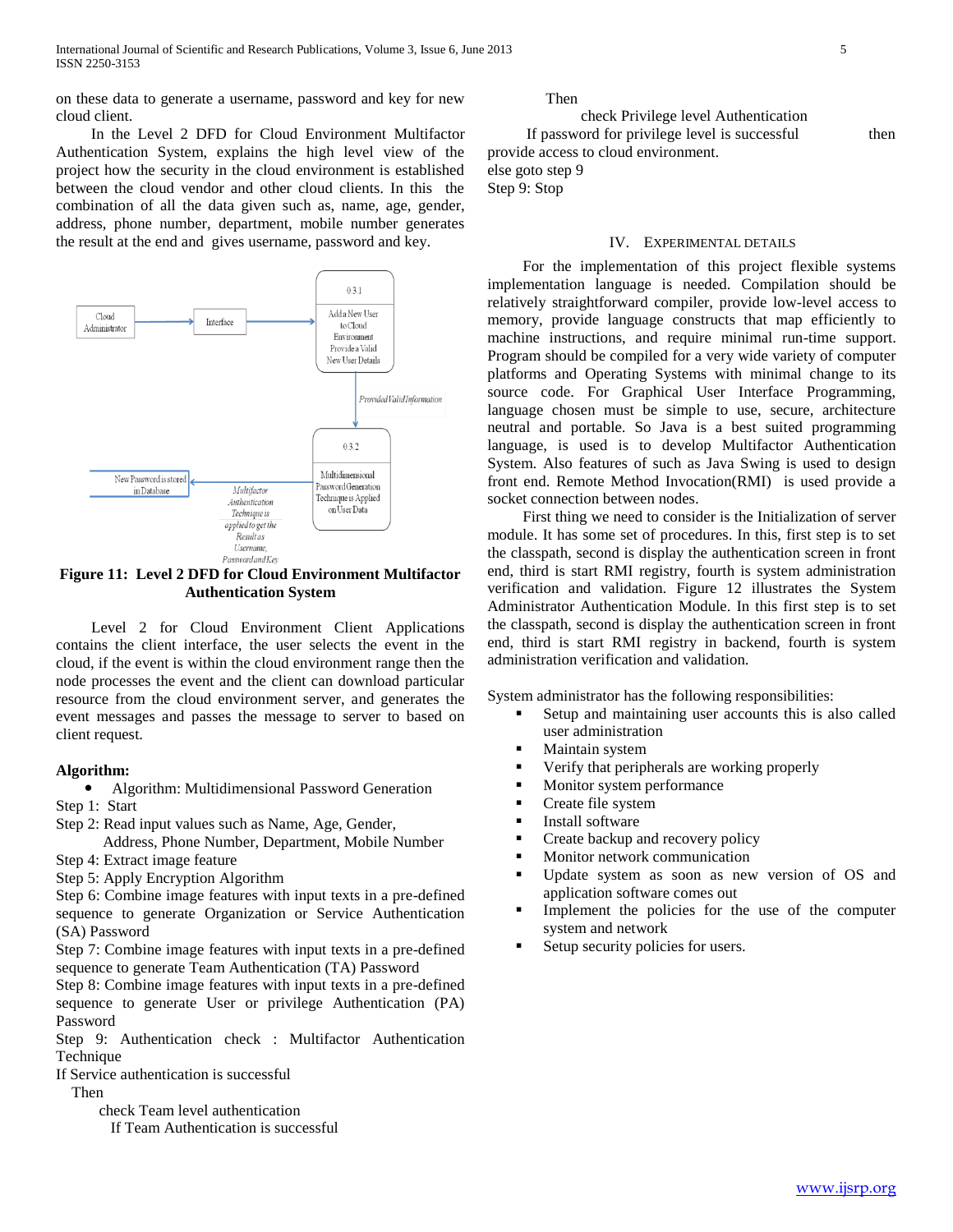

**Figure 12: System Administrator Authentication system**

 Once System administrator gets entry to cloud environment, then he can perform the following actions:

- Start server
- Available IP addresses
- Available Resources
- Add Newuser

 Figure 13 shows the System Administrator Main Page which includes the above points. Start Server option is used to start RMI registry. RMI registry is used to setup a socket [14] between server and valid cloud clients. System Administrator has to click on this option to share data and message between server and clients. Once you click on Start Server option in backend RMI registry displays information as shown in Figure 14.



**Figure 13: System Administrator Main Page**



**Figure 14: Initialization of server module**

The next option is "Available IP addresses". This option contains the following sub sections:

- **v** View
- Remove IP
- Add new IP

 First thing is System administrator can view all IP addresses which are within cloud environment. Second option is if he wants remove any IP address from cloud environment he has to select that IP address then he has to provide the administrator key or password value. If it is a valid password then only the selected IP address will be removed else it will display an error message like "Invalid key word". Third option is to add a new IP address to cloud environment. In this system administrator has to provide a valid IP address to add that to cloud.

 System Administrator next option is modifications of resources present in cloud. There are three sub options:

- **v** View
- Remove
- **Add New File**

 Administrator has full control over the data that is present in cloud. First thing is he can view all the data that is stored in cloud environment using "View" option. The second option is "Remove". This is simple, to remove any file from cloud if it no longer need for clients, first select the file and then click on Remove option. It will be removed interface but not from database. The third option is "Add New File". To add a new file Administrator has to provide the data for following option, and this is for security purpose.

- **Enter the New Filename**
- Enter the Fake Filename
- **Enter the option of File Security**
- Enter the IP Address

 If the file is shared for a particular IP address, then only that node can access the file content from server not other nodes. While uploading a file to cloud environment system administrator has to provide more information that is for security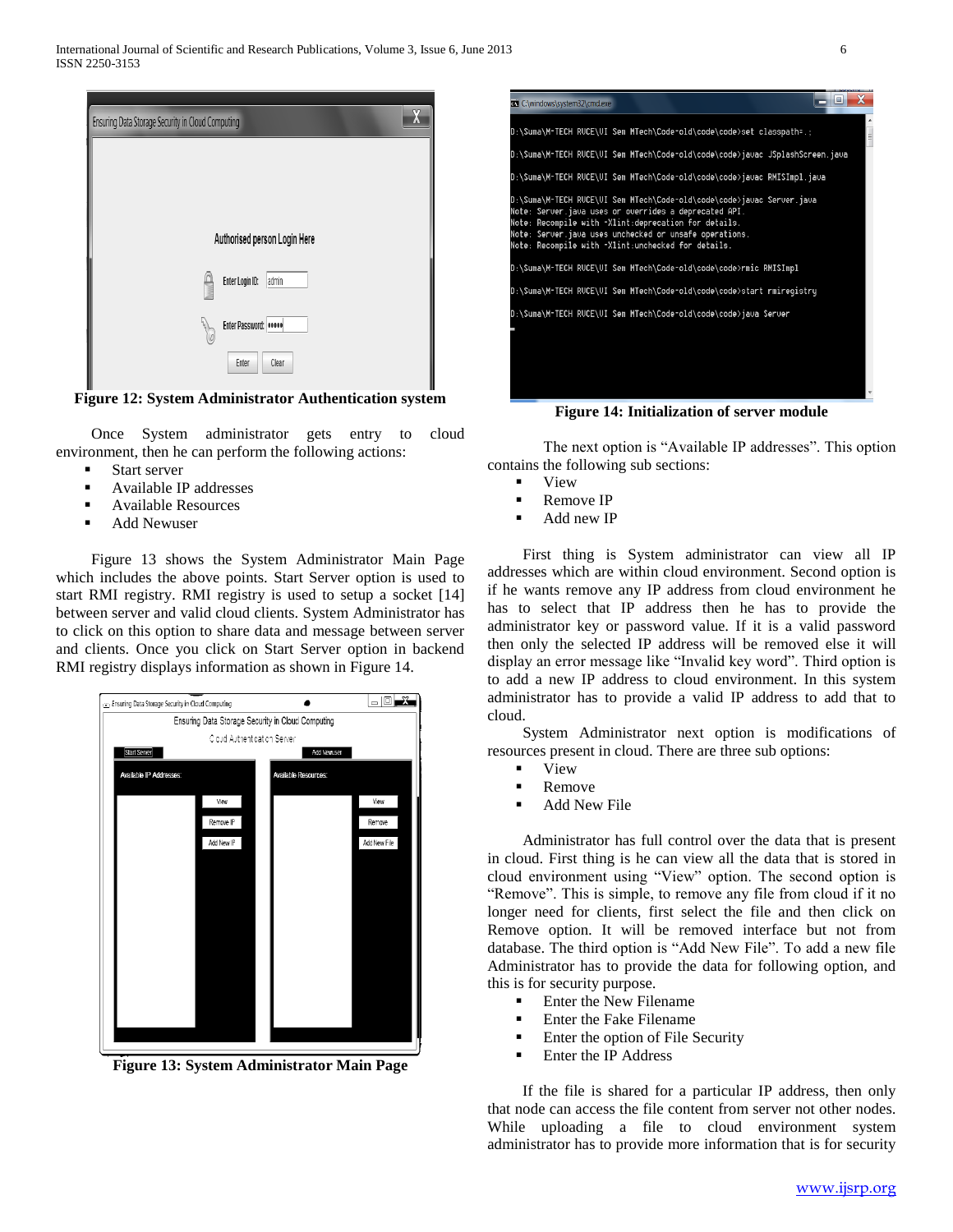purpose such as, to protect data from unauthorized users. The shared file is available for client. From client node he can download that file.

 System Administrator can add new user information. This is core of the Multifactor Authentication System. Multidimensional and multilevel authentication algorithms are applied on the data that is provided for the new user. The data include user name, age, gender, address, phone number, department, mobile number. All the data is encrypted and internal image is added to generate password, admin password and key for the new user. Text box validation is done in this and if you leave any textbox empty it will display error message. And in this age should be more than zero. And for Gender three options are given such as male, female, others. Figure 15 illustrates the New User Details.

| (2) Ensuring Data Storage Security in Cloud Computing |              | Ō |
|-------------------------------------------------------|--------------|---|
| Ensuring Data Storage Security in Cloud Computing     |              |   |
| Name:                                                 | priya        |   |
| Age:                                                  | $20\,$       |   |
| Gender:                                               | FeMale       |   |
| Address:                                              | Peenya       |   |
| Phone No:                                             | 8897782890   |   |
| Department:                                           | ise          |   |
| Mobile NO:                                            | 8879989878   |   |
|                                                       | OK<br>Cancel |   |
|                                                       |              |   |
|                                                       |              |   |
|                                                       |              |   |
| т                                                     |              |   |

**Figure 15: To Add new User**

 To access the cloud data client must login with valid credentials. First client has to set the classpath, second step is to start the socket connection with the server. Client has to provide valid authentication details to access the data.

 Figure16 shows the Authentication module for client. Client has to provide the following data

- Username
- Password
- Admin password
- Key code

 For the security reason all the above details has to filled by the client. Once all these details are correct then the client main page will be displayed else for each stage it will display error message. The steps are explained as follows.

- First step is Enter User Id and Password of valid client user
- If this is correct then enter Admin Password
- The last step is enter the key code



**Figure 16: Client Authentication module**

#### V. CONCLUSION AND FUTURE WORK

 The Multifactor Authentication System is the combination of Multilevel and Multidimensional Password generation Technique. The password generation technique proposed in this work relies on applying different authentication levels and dimensions. Using different authentication techniques protects especially sensitive data from Cloud Malware Injection Attack, Side channel Attack, Authentication Attack, Man-in-the-middle cryptographic attack, Network Sniffing etc. Cloud computing provides variety of Internet based on demand services like software, hardware, server, infrastructure and data storage. To provide privacy services to intended customer, it is better option to use multifactor authentication technique. This technique helps in generating the multidimensional password in many levels of organization so that the strict authentication and authorization could be possible against to the services as well as privilege. To provide privacy services to the intended customer, it is a better option to use Multifactor Authentication technique**.**

 The project can be enhanced to use different encryption algorithms like Twofish, Blowfish [15] etc depending on user's choice to suite the application being protected. The project can be enhanced to address more number of attacks through mobile phone to get hackers information and other real world requirements. The performance evaluation of the project can include some more metrics like speed of data flow from server to client, memory usage, network throughput etc also overhead of each node to access the data from server.

#### ACKNOWLEDGEMENT

 Our sincere thanks to Dr. B. S. Satyanarayana, Principal, R.V.C.E, Bengaluru, and Dr. N. K. Srinath, Head Department of